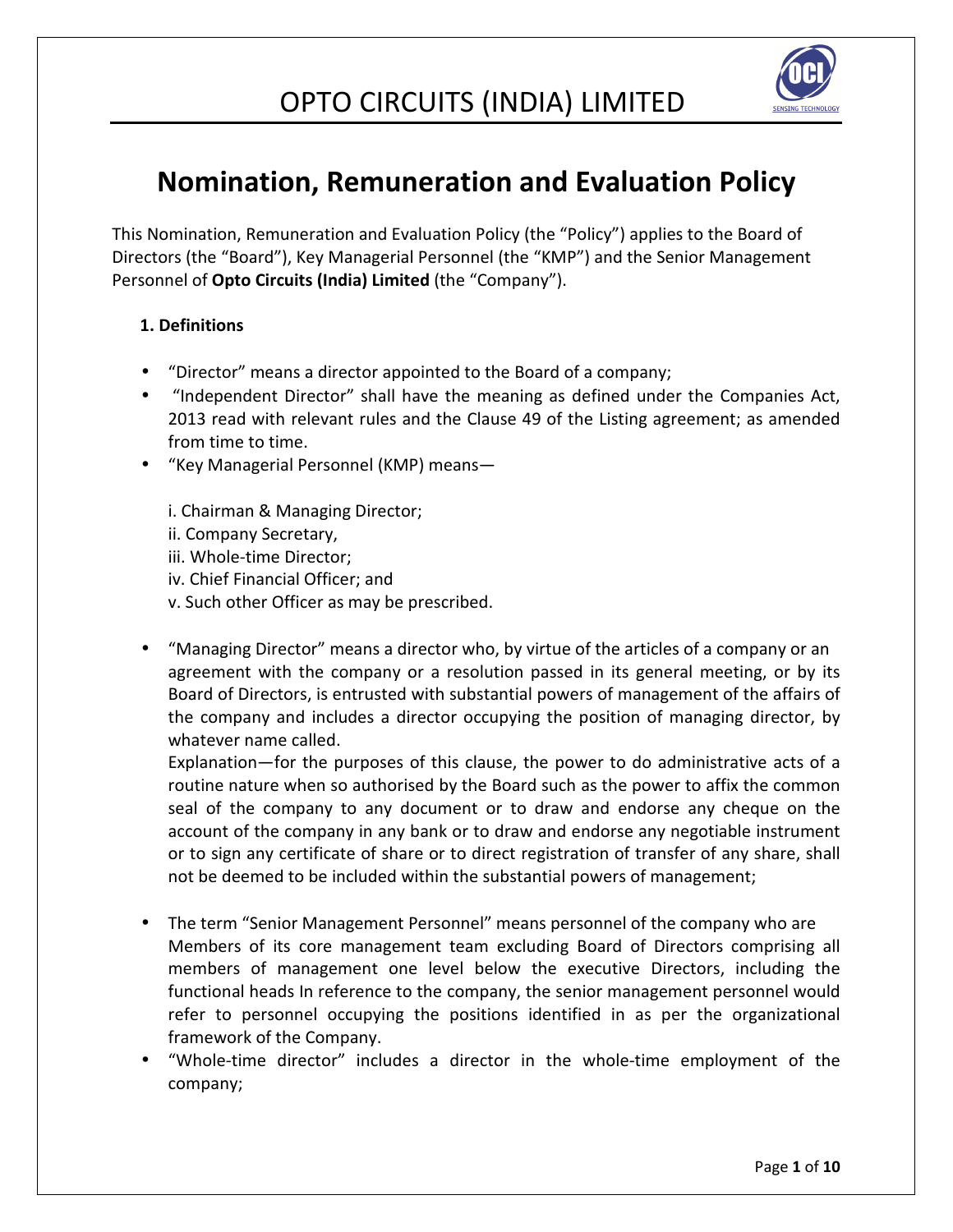

• Words and definitions not defined herein shall have the same meaning as provided in the Companies Act, 2013 read with relevant rules and the Clause 49 of the Listing agreement or other relevant provisions; as may be applicable.

This Policy is in compliance with Section 178 of the Companies Act, 2013 read along with the applicable rules thereto and Clause 49 under the Listing Agreement; as amended from time to time.

### 2. **Purpose**

The primary objective of the Policy is to provide a framework and set standards for the Nomination, remuneration and evaluation of the Directors, Key Managerial Personnel and Senior Management Personnel. The Company aims to achieve a balance of merit, experience and skills amongst its Directors, Key Managerial Personnel and Senior Management Personnel.

The objectives of the policy thus would be:-

- i. To lay down criteria and terms and conditions with regard to identifying persons who are qualified to become Directors (Executive and Non-Executive) and persons who may be appointed in Key Managerial and Senior Management positions and to determine their remuneration.
- ii. To determine remuneration based on the Company's size and financial position and trends and practices on remuneration prevailing in peer companies.
- iii. To establish framework for evaluation of the performance of Directors including Independent Directors, Committees and Board.
- iv. To retain, motivate and promote talent and to ensure long term sustainability of talented managerial persons and create competitive advantage.
- v. To devise a policy on Board diversity

### **3**. **Accountabilities**

- i. The Board is ultimately responsible for the appointment of Directors and Key Managerial Personnel.
- ii. The Board has delegated responsibility for assessing and recommending the candidates for the role of Directors, Key Managerial Personnel and laying down the criteria for selection of the Senior Management Personnel of the Company to the Nomination and Remuneration Committee which makes recommendations to the Board.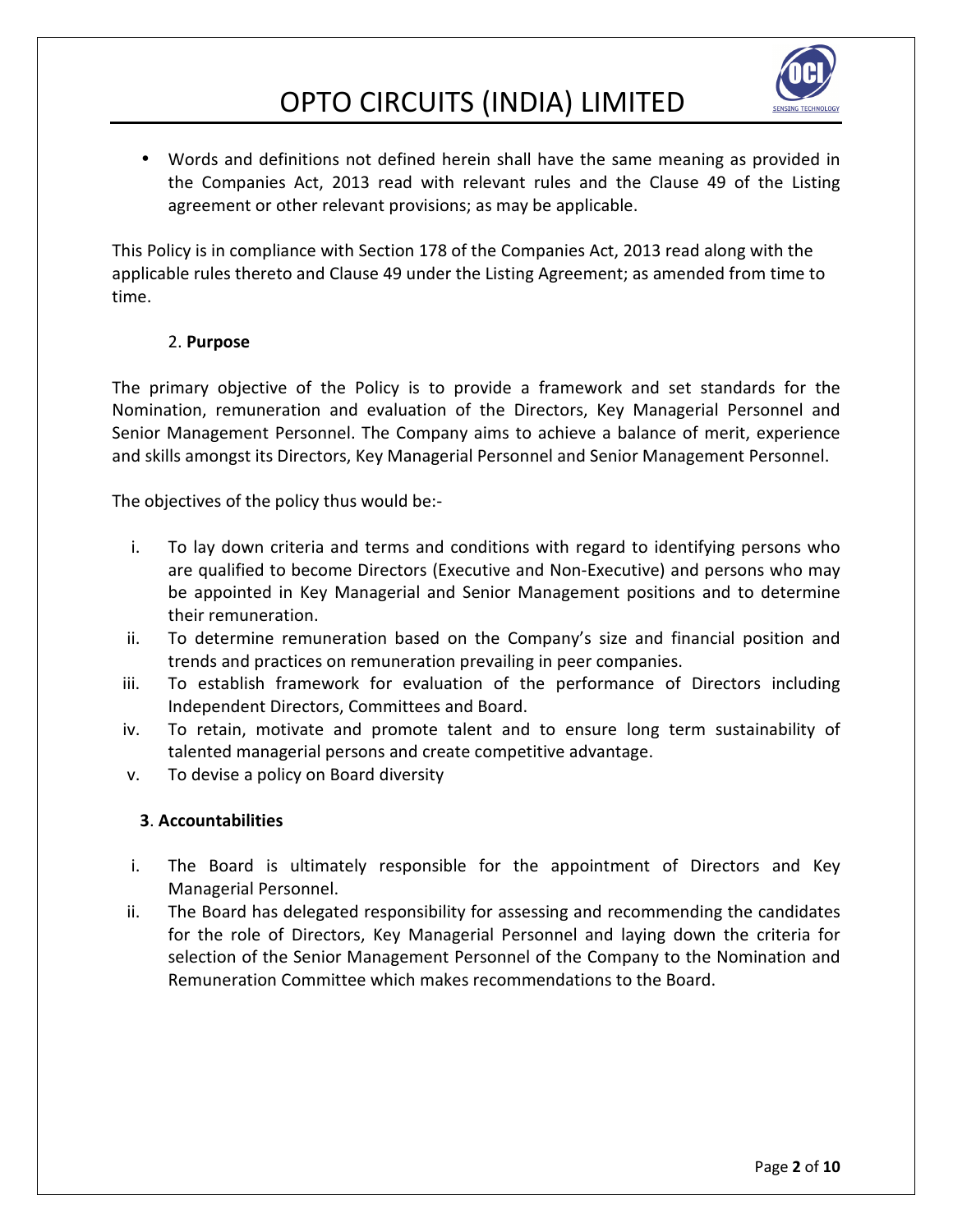

### **4**. N**omination and Remuneration Committee – Composition & Structure**

The Nomination and Remuneration Committee comprises the following:

- i. The Committee shall consist of a minimum 3 non-executive directors, majority of them being Independent.
- ii. Minimum two (2) members shall constitute a quorum for the Committee meeting.
- iii. Membership of the Committee shall be disclosed in the Annual Report.
- iv. Term of the Committee shall be continued unless terminated by the Board of Directors.
- v. CHAIRMAN Chairman of the Committee shall be an Independent Director.
- vi. Chairperson of the Company may be appointed as a member of the Committee but shall not be a Chairman of the Committee.
- vii. In the absence of the Chairman, the members of the Committee present at the meeting shall choose one amongst them to act as Chairman.
- viii. Chairman of the Nomination and Remuneration Committee meeting or any other person authorized by him shall be present at the Annual General Meeting. The Chairman may also nominate some other member to answer the shareholders" queries.

#### **COMMITTEE MEMBERS INTERESTS**

- i. A member of the Committee is not entitled to be present when his or her own remuneration is discussed at a meeting or when his or her performance is being evaluated.
- ii. The Committee may invite such executives, as it considers appropriate, to be present at the meetings of the Committee

### **VOTING**

- i. Matters arising for determination at Committee meetings shall be decided by a majority of votes of Members present and voting and any such decision shall for all purposes be deemed a decision of the Committee.
- ii. In the case of equality of votes, the Chairman of the meeting will have a casting vote.

### 5. **Nomination and Remuneration Committee – Responsibility**

The Nomination and Remuneration Committee is responsible for:

- i. reviewing the structure, size and composition (including the skills, knowledge and experience) of the Board annually and making recommendations on any proposed changes to the Board to complement the Company's corporate strategy.
- ii. identifying individuals suitably qualified to be appointed as the Executive Directors,
- iii. Independent Directors and the KMPs and Senior Management Personnel for the Company;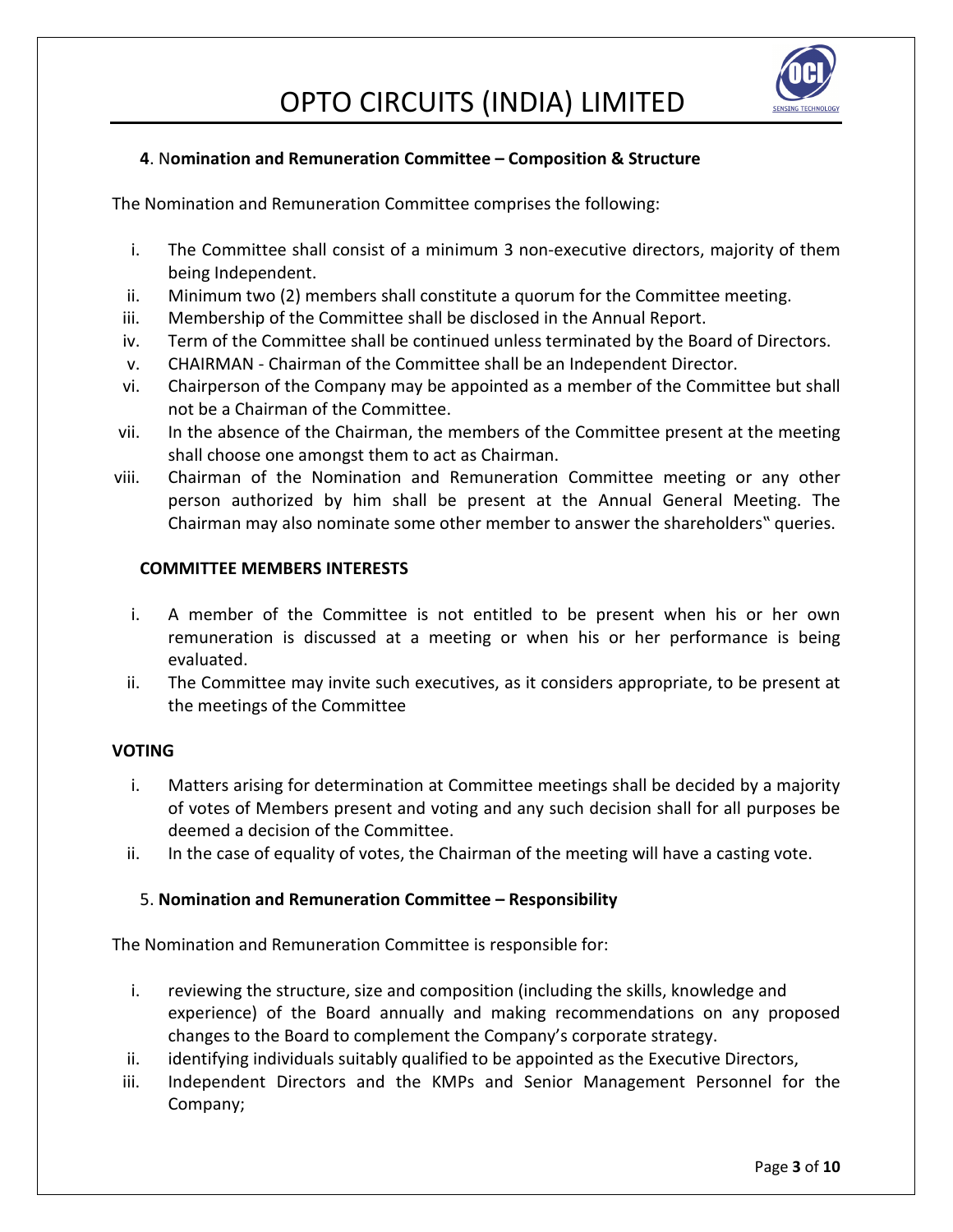

- iv. recommending to the Board on the selection of individuals nominated for directorship;
- v. formulating the criteria for determining qualification, positive attributes and recommending to the Board a policy relating to the remuneration for Executive Directors, Key Managerial Personnel and other employees.
- vi. assessing the independence of independent directors, so as to ensure that the individual meets with the requirement prescribed under the Companies Act, 2013 read with Clause 49 of the Listing Agreement;
- vii. such other key issues/matters as may be referred by the Board or as may be necessary in view of the Listing Agreement and provision of the Companies Act 2013 and Rules there under.
- viii. to make recommendations to the Board concerning any matters relating to the continuation in office of any Director at any time including the suspension or termination of service of an Executive Director as an employee of the Company subject to the provision of the law and their service contract.
- ix. to devise a policy on Board diversity;
- x. to develop a succession plan for the Board and to regularly review the plan;
- xi. lay down criteria for evaluation of the individual Directors, Committees and Board as a whole.

### **6. Positive Attributes and qualifications of Directors/KMPs/Senior Management Personnel.**

When recommending a candidate for appointment, the Nomination and Remuneration Committee will have regard to the following qualifications and positive attributes:

- i. assessing the appointee against a range of criteria which includes but not be limited to qualifications, skills, industry experience, background and other qualities required to operate successfully in the position;
- ii. the extent to which the appointee is likely to contribute to the overall effectiveness of the Board, work constructively with the existing directors and enhance the efficiencies of the Company; in case of KMPs and Senior Management Personnel their contribution towards effectiveness of the organization as a whole would be considered ;
- iii. the nature of existing positions held by the appointee including directorships or other relationships and the impact they may have on the appointee's ability to exercise independent judgment;
- iv. ability of the appointee to represent the company
- v. ability to work individually as well as a member of the Board and senior management
- vi. influential communicator with power to convince other in a positive way;
- vii. ability to participate actively in deliberation and group processes;
- viii. have strategic thinking and facilitation skills;
- ix. act impartially keeping in mind the interest of the company on priority basis;
- x. Personal specifications: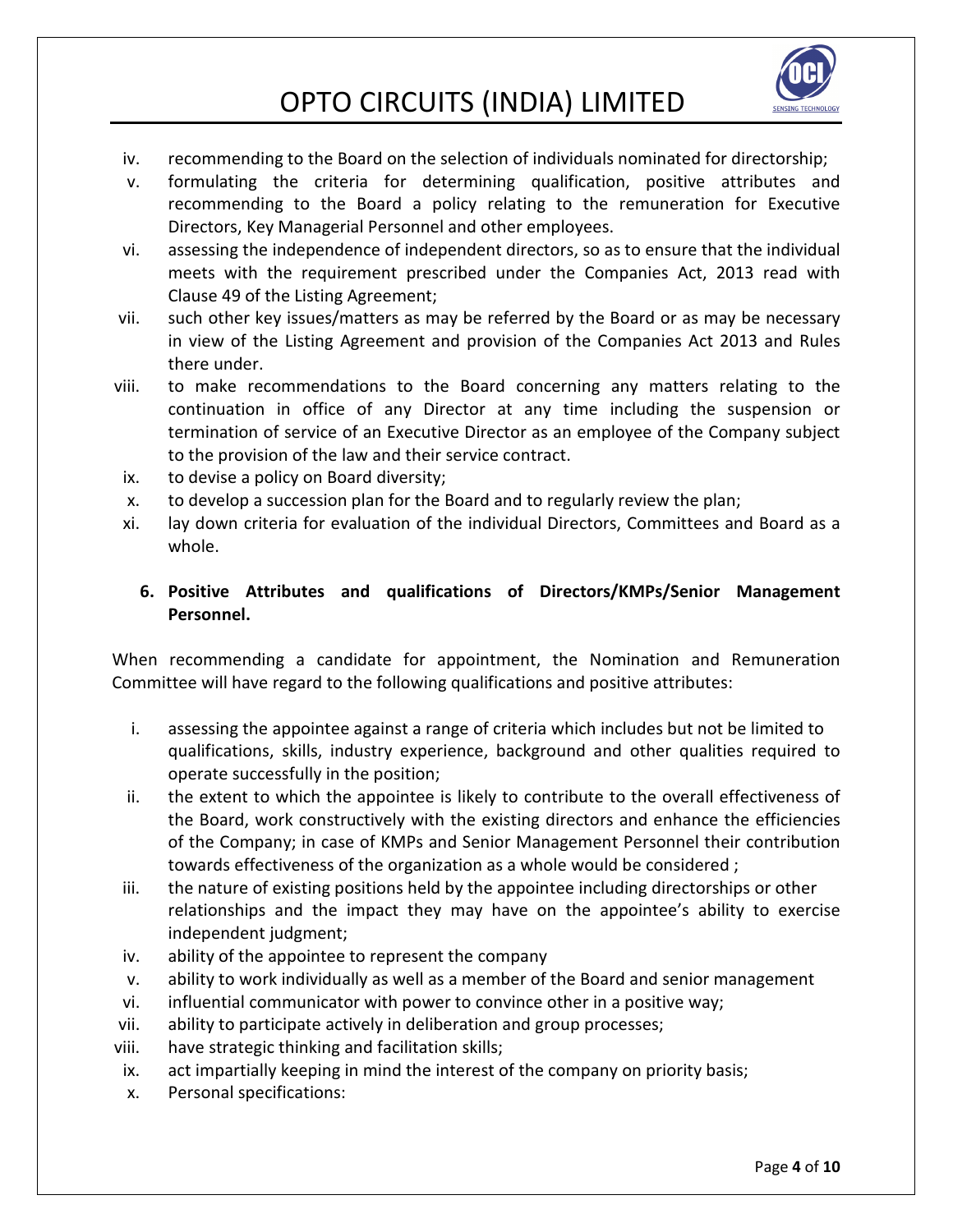

- 1. Educational qualification;
- 2. Experience of management in a diverse organization;
- 3. Interpersonal, communication and representational skills;
- 4. Demonstrable leadership skills;
- 5. Commitment to high standards of ethics, personal integrity and probity;
- 6. Commitment to the promotion of equal opportunities, community cohesion and health and safety in the workplace;

#### 7. **Independence of a Director**

The key role of an Independent Director is to provide an unbiased, varied and experienced Perspective to the Board. While evaluating the candidature of a Director, the committee abides by the criteria for determining Independence as stipulated under Companies Act 2013, Listing Agreements and other applicable regulations or guidelines.

The committee takes a broad perspective with respect to Independence and takes into consideration not only the dealings, transactions, relationships with the concerned Individual Director but also with relatives, entities and organizations affiliated to it. The Committee, along with the Board, regularly reviews the skill, characteristics required from the Board & Individual Directors. One of the prime objectives of this exercise is to identify competency gaps in the Board and make suitable recommendations. The objective is to have a board of diverse background and experience in business, technology, governance and areas that are relevant for the company.

Besides considering all other qualifications w.r.t to talent, relevant professional experience, proven track record of performance and achievement, ethics and integrity, ability to bring in fresh and independent perspectives, the Committee objectively evaluates whether an individual can dispassionately discharge the statutory functions of a Director as enshrined in the Companies Act 2013 and Listing Agreement.

#### 8. **Board Diversity**

The Board shall consist of such number of Directors including at least one woman Director as is necessary to effectively manage the Company. The Board shall have an appropriate combination of executive and Independent Directors.

The Nomination & Remuneration Committee will lead the process for Board appointments. All Board appointments will be based on meritocracy in the context of the skills, experience, independence and knowledge which the Board as a whole requires to be effective. The candidates will be considered against objective criteria, having due regard to the benefits of diversity on the Board. The Company believes that increased diversity in Board is associated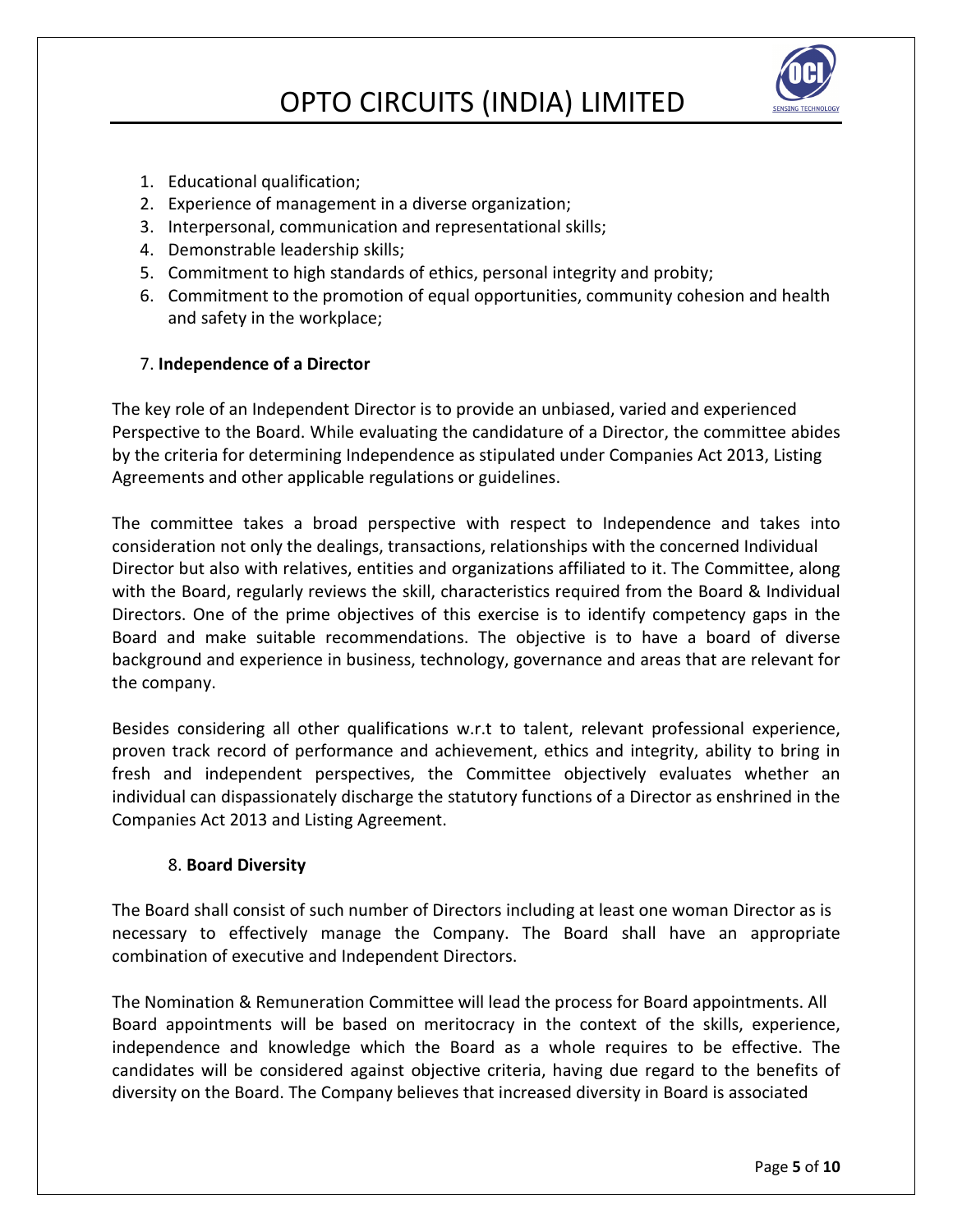

with better financial performance, greater innovation and has a positive impact on the Company.

### **9. Letters of Appointment**

Each Director including Executive Directors, Independent Directors and the KMPs, Senior Management Personnel are required to sign the letter of appointment with the Company containing the terms of appointment and the role assigned in the Company. The term/tenure of the Directors including Executive Directors and Independent Directors shall

be in accordance with the applicable laws.

### **10. Remuneration of Directors, Key Managerial Personnel and Senior Management Personnel**

The Committee will determine individual remuneration packages for Directors and lay down criteria for deciding upon the remuneration of KMPs and Senior Management of the Company taking into account factors it deems relevant, including but not limited to market, business performance and practices in comparable companies, having due regard to financial and commercial health of the Company as well as prevailing laws and government/other guidelines.

The core factors taken into consideration are:

- a) Industry Practice and Bench marks;
- b) Long-term value creation.
- c) Reward achievement of results on the basis of prudent practice, responsibility and risk taking abilities.
- d) Attract and retain and motivate the best professionals.
- e) Reward the experience and professional track record.
- f) Ensure equity within the Group and competitiveness outside it.
- g) Ensure transparency in its remuneration policy

### **11. For Executive Directors (Managing Directors and Whole time Directors)**

Section 197(1) of the Companies Act, 2013 provides for the total managerial remuneration payable by the Company to its directors, including managing director and whole time director, and its manager in respect of any financial year shall not exceed eleven percent of the net profits of the Company computed in the manner laid down in Section 198 in the manner as prescribed under the Act.

The Company with the approval of the Shareholders and Central Government may authorise the payment of remuneration exceeding eleven percent of the net profits of the company, subject to the provisions of Schedule V.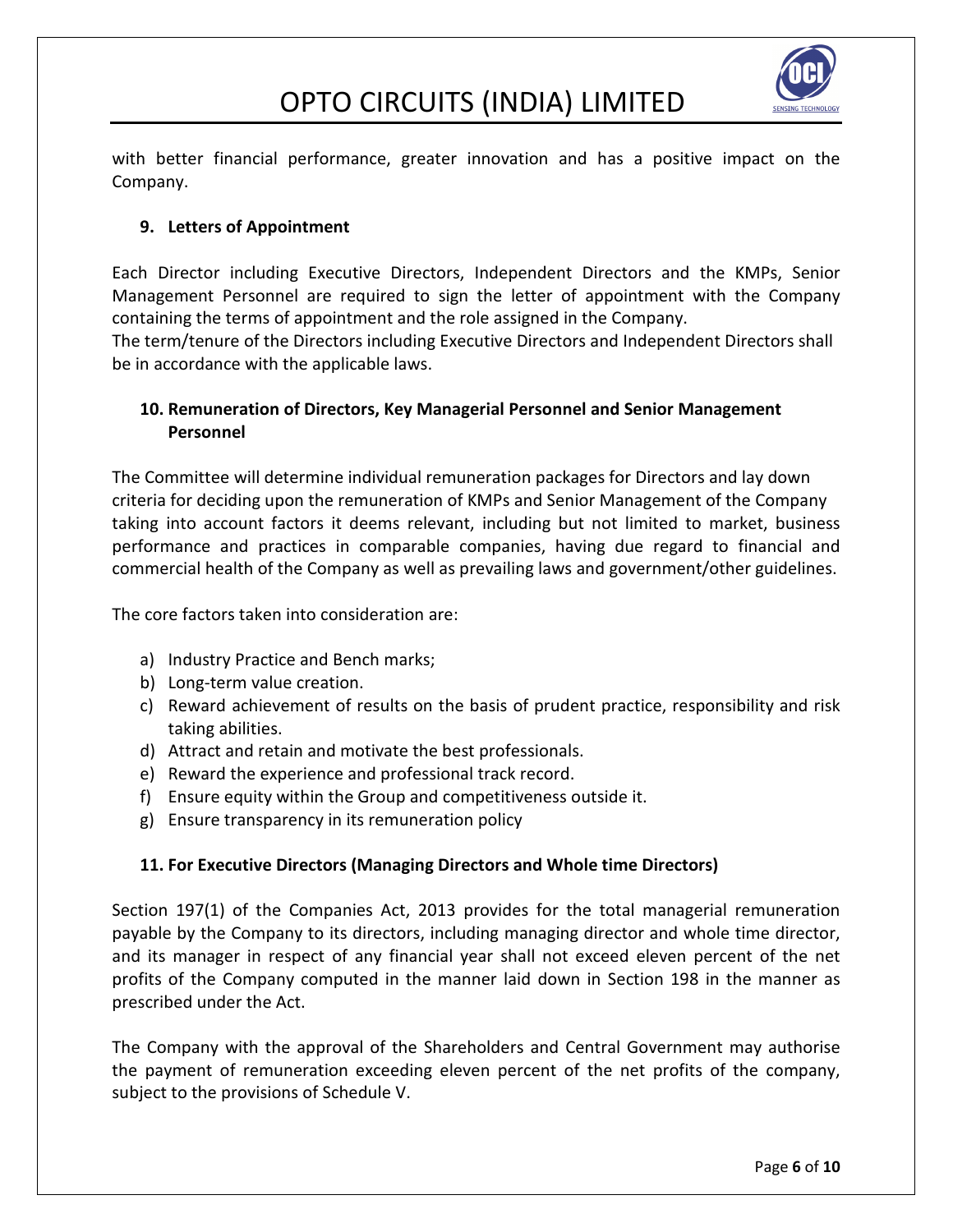

The Company may with the approval of the shareholders authorise the payment of remuneration up to five percent of the net profits of the Company to its anyone Managing Director/Whole Time Director/Manager and ten percent in case of more than one such officer.

### **12. For Non-Executive Directors**

The Company may pay remuneration to its directors, other than Managing Director and Whole Time Director up to one percent of the net profits of the Company, if there is a managing director or whole time director or manager and three percent of the net profits in any other case. Section 197(5) provides for remuneration by way of a fee to a director for attending meetings of the Board of Directors and Committee meetings or for any other purpose as may be decided by the Board.

The Independent Directors shall not be entitled to any stock option and may receive remuneration by way of fee for attending meetings of the Board or Committee thereof or for any other purpose as may be decided by the Board and profit related commission as may be approved by the members.

The sitting fee to the Independent Directors & Woman Director shall not be less than the sitting fee payable to other directors.

### **General:**-

- i. The remuneration payable to the Directors shall be as per the Company's policy and shall be valued as per the Income Tax Rules.
- ii. The remuneration payable to Directors shall be subject to the approval of Shareholders, if required, as per the provisions of applicable laws.
- iii. The net profits for the purpose of the above remuneration shall be computed in the manner referred to in Section 198 of the Companies Act, 2013.
- iv. The company may opt for Directors including independent directors & Officers Liability Insurance, in accordance with the policy.
- v. Where any insurance is taken by the Company on behalf of its Whole-time Director, Chief Executive Officer, Chief Financial Officer, the Company Secretary and any other employees for indemnifying them against any liability, the premium paid on such insurance shall not be treated as part of the remuneration payable to any such personnel. Provided that if such person is proved to be guilty, the premium paid on such insurance shall be treated as part of the remuneration.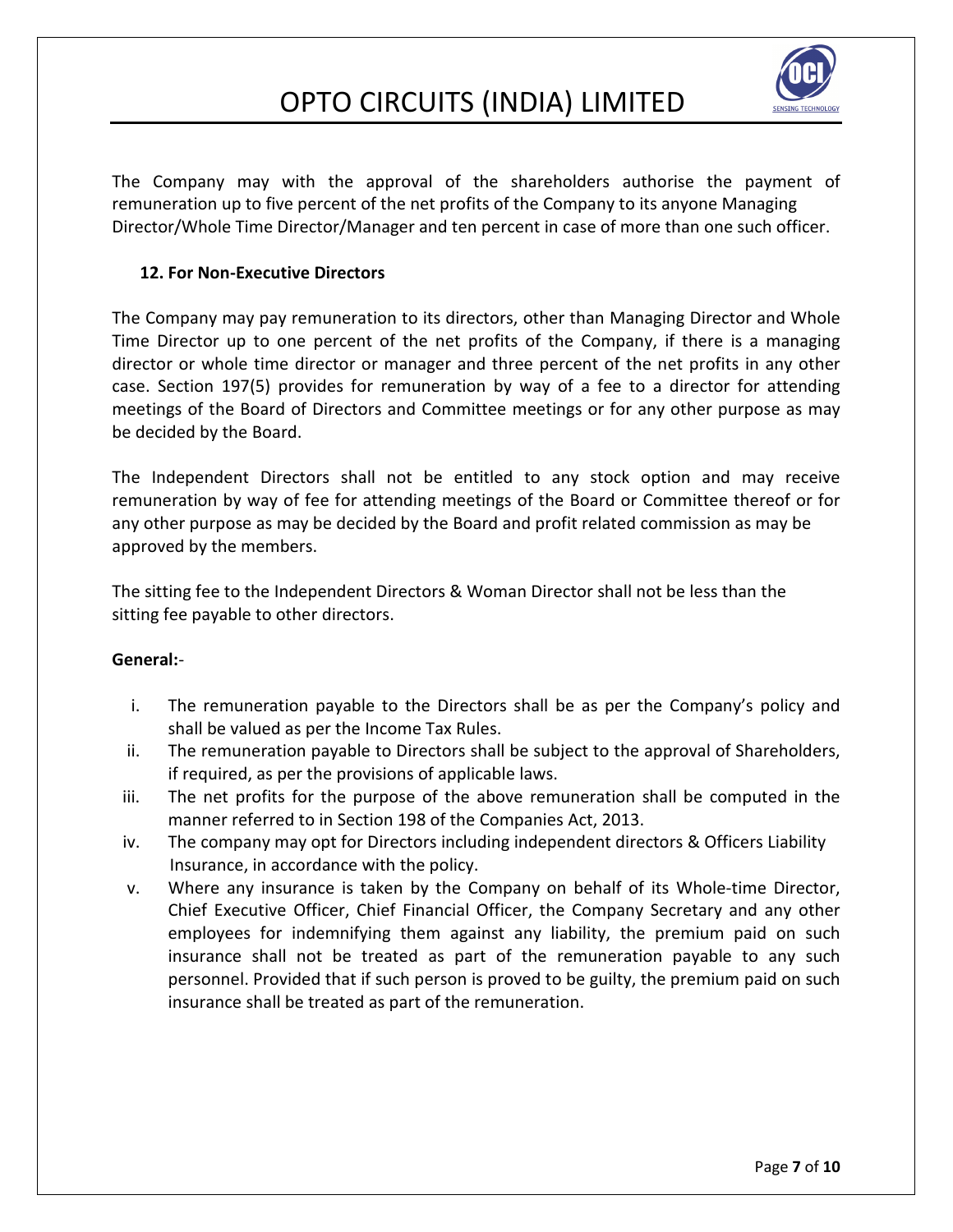

#### **For Key Managerial Personnel and Senior Management Personnel.**

i. The remuneration payable to the Key Managerial Personnel and the Senior Management shall be as per the criteria decided by the Committee having regard to their experience, leadership abilities, initiative taking abilities and knowledge base.

#### **For other employees.**

i. The policy for determination of the remuneration of employees other than Directors, KMPs and Senior Management personnel shall be as per the normal process followed by the Company.

### 13. **Evaluation/ Assessment of Directors of the Company**

The committee shall undertake a formal and rigorous annual evaluation of the Board, including Its committees and individual directors. The evaluation of performance of the Board shall be independent and objective and should take into account the overall impact of their functioning on the company and its stakeholders. Besides the performance evaluation of individual directors evaluation of the performance of the committees and the Board as a whole is also required to be conducted. The performance evaluation shall be undertaken on yearly basis, starting from financial year 2014-15, the schedule of which may be laid down by the Committee.

The committee is required to establish mechanism for Performance Evaluation & Assessment of the Directors including the Independent Directors. The evaluation/assessment of the Directors of the Company is to be conducted on an annual basis to cater to the requirements of the Companies Act 2013 and the requirements of the Listing Agreement.

The following criteria may assist in determining how effective the performances of the Director shave been:

- i. Leadership Qualities Contributing to corporate objectives & plans
- ii. Communication of expectations & concerns clearly with colleagues
- iii. Obtain adequate, relevant & timely information from external sources.
- iv. Review & approval achievement of strategic and operational plans, objectives, budgets
- v. Regular monitoring of corporate results against projections
- vi. Identify, monitor & mitigate significant corporate risks
- vii. Assess policies, structures & procedures
- viii. Effective meetings
- ix. Assuring appropriate board size, composition, independence, structure
- x. Clearly defining roles & monitoring activities of committees
- xi. Review of organization's ethical conduct

A series of assessment questionnaire to enable such evaluation being conducted shall be finalized by the Committee. Once the assessment is completed, the Committee shall evaluate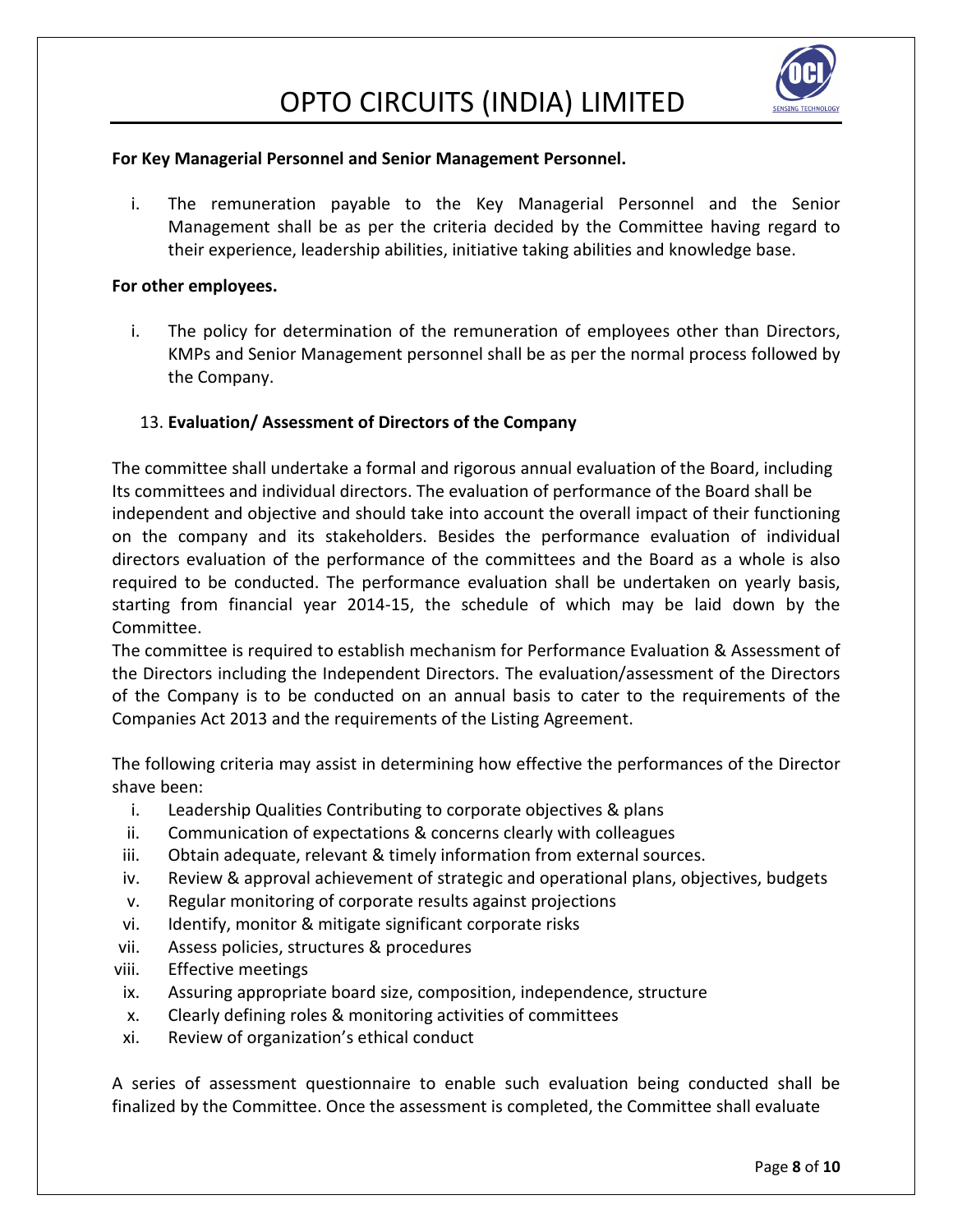

such assessments. The Company may engage external consultants / agencies to provide assistance in the evaluation process.

Performance Review by Independent Directors

In accordance with the mandate given under Companies Act 2013 & Clause 49 of the listing agreement, Independent Directors will hold at least one separate meeting without the attendance of non-independent directors and members of management starting from the financial year 2014- 15 onwards.

The meeting shall:

(a) Review the performance of non-independent directors and the Board as a whole;

(b) Review the performance of the Chairperson of the company, taking into account the views of executive directors and non-executive directors;

(c) Assess the quality, quantity and timeliness of flow of information between the company Management and the Board that is necessary for the Board to effectively and reasonably perform their duties.

Performance of the respective Committees shall be done by the Board. The performance evaluation shall be undertaken on yearly basis, starting from financial year 2014-15, the schedule of which may be laid down by the Committee.

### **14. Succession Planning**

The Company recognizes the need of a formal, proactive process which can assist in building a leadership pipeline/talent pool to ensure continuity of leadership for all critical positions. Succession planning involves assessment of challenges and opportunities facing the company, and an evaluation of skills and expertise that would be required in future.

The nomination and remuneration committee will work with the Board to develop plans and processes for orderly succession to the board and senior management. The Committee shall endeavor to develop a diverse pool of candidates who may be considered to fill the gap in Board positions or senior management in case of any eventuality. The committee would ensure that the Company is prepared for changes in senior management, either planned or unplanned. Succession Planning Process would cover identification of internal candidates, development plans for internal candidates, and identification of external candidates. The Committee would also assist in formulating an emergency succession contingency plan for unforeseen events like death, disability etc.

The Board will periodically monitor the review and monitor the succession planning process.